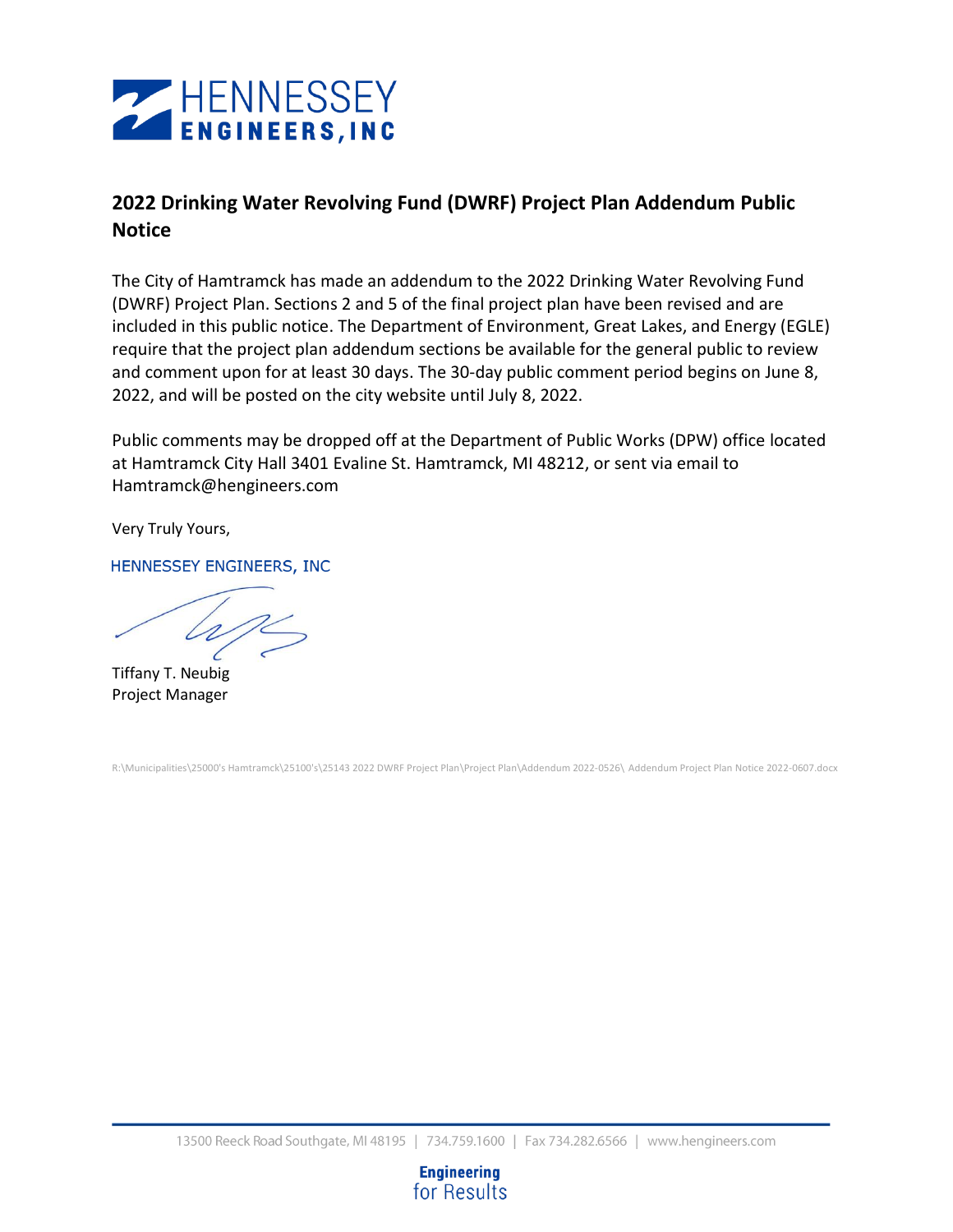#### *D. Updated Need for the Project (5/26/2022)*

Due to recent changes to the Lead and Copper Rules within the Safe Drinking Water Act 399 of 1976, the City of Hamtramck is now required to complete full water service line replacements where lead or galvanized water services exist from the existing water main or newly installed water into the existing dwelling for each property regardless of public or private property. Previously, for new water main installations, the City would replace the portion of the water service line from the new or existing water main to the curb stop box located at the right-of-way line, typically called a partial service line replacement. The portion of the service line from the right-of-way line to the dwelling was the responsibility of the homeowner to maintain.

The Lead and Copper Rule (LCR) is to protect public health by minimizing lead and copper levels in drinking water. Lead and copper can enter drinking water mainly from corrosion of lead and copper plumbing materials if proper corrosion protection chemicals are not introduced into the drinking water system. The rule establishes action levels for lead and copper-based on a 90th percentile level of tap water samples. All community water supplies are subject to the LCR requirements.

The changes to the LCR requirements effective in June 2018 require communities to replace all lead and galvanized water service lines at an average rate of 5 percent per year beginning in 2021, not to exceed 20 years, or by an alternate schedule incorporated into an asset management plan and approved by EGLE. The full lead service line must be replaced by the water supply at the water supply's expense, regardless of ownership.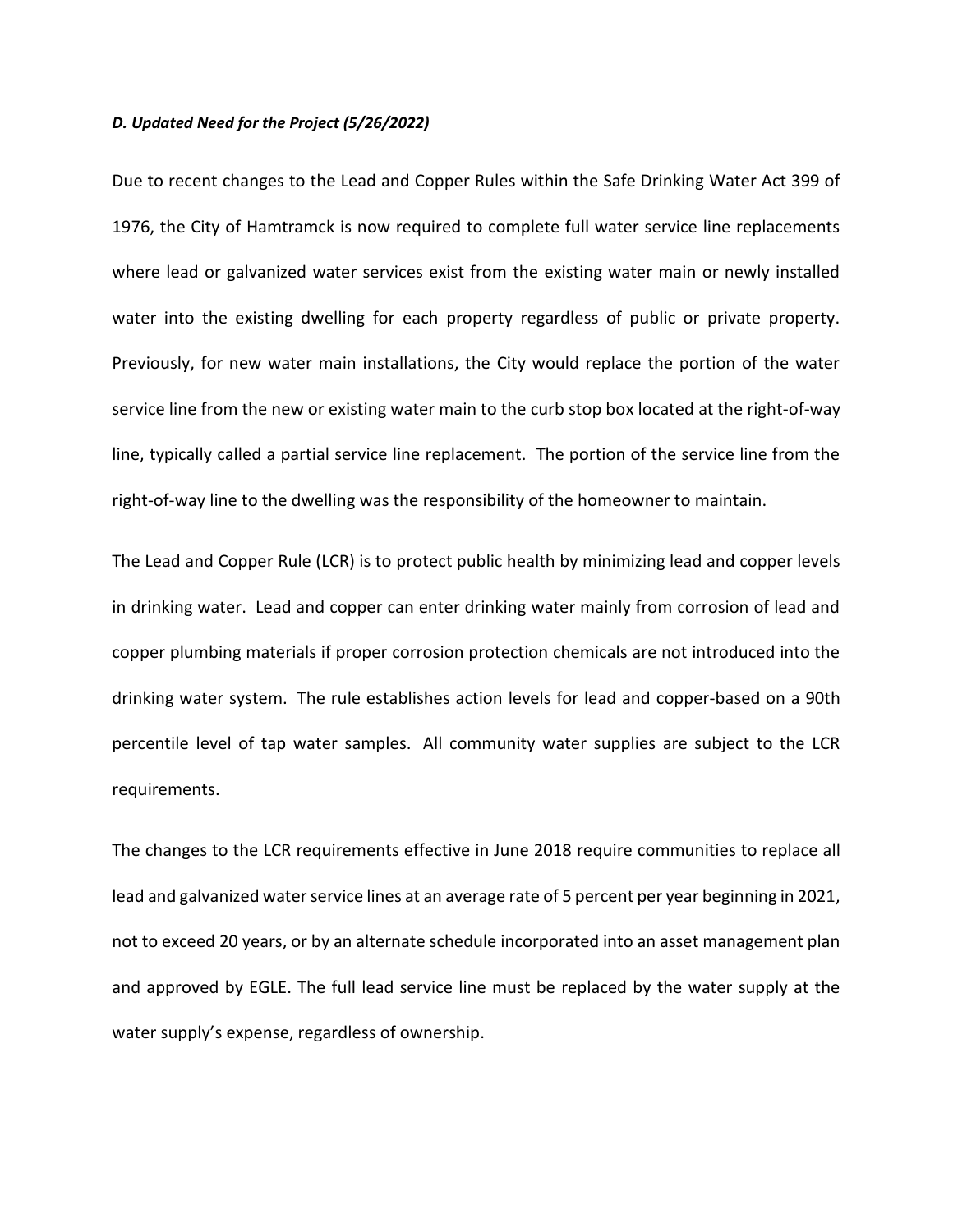The City of Hamtramck (City) developed an Asset Management Plan (AMP) for its water system through the Michigan Department of Environment, Great Lakes, and Energy (EGLE). Part of the AMP includes completing an inventory of assets associated with the wastewater facilities and performing a condition assessment of the assets to identify the current condition, useful life, value, and capital improvement plan (CIP).

Through the capital improvement plan, the City has elected to replace 5 water mains and install a new watermain looping project utilizing the City's water and sewer funds as the existing mains are greater than 100 years old and are areas that have had multiple watermain breaks and the streets are scheduled for the resurfacing pavement program in the CIP of the city of Hamtramck.

*The selected watermain projects will now incorporate lead service line replacements and not be separated out between the two loans at these locations. In addition, the Caniff Ave. watermain replacement project will be broken into two phases and bid out as two separate contracts. This is to try and bring the cost of both the watermain and lead service line replacement cost down at the time of bidding. In addition, the city will include a lead service line replacement alternate bid to be selected in the event of watermain project bids coming in higher than expected to allow for the city to make a fully informed decision that is feasible for the city to complete given the cost of the bids. The lead service line alternate will be for approximately 490 service lines, and bid out through 3 contracts, with each contract covering a 3 year period.*

*The lead service line replacement loan will be along approximately 16 streets and will NOT include coordination with the watermain replacement projects to ease construction constraints and coordination.*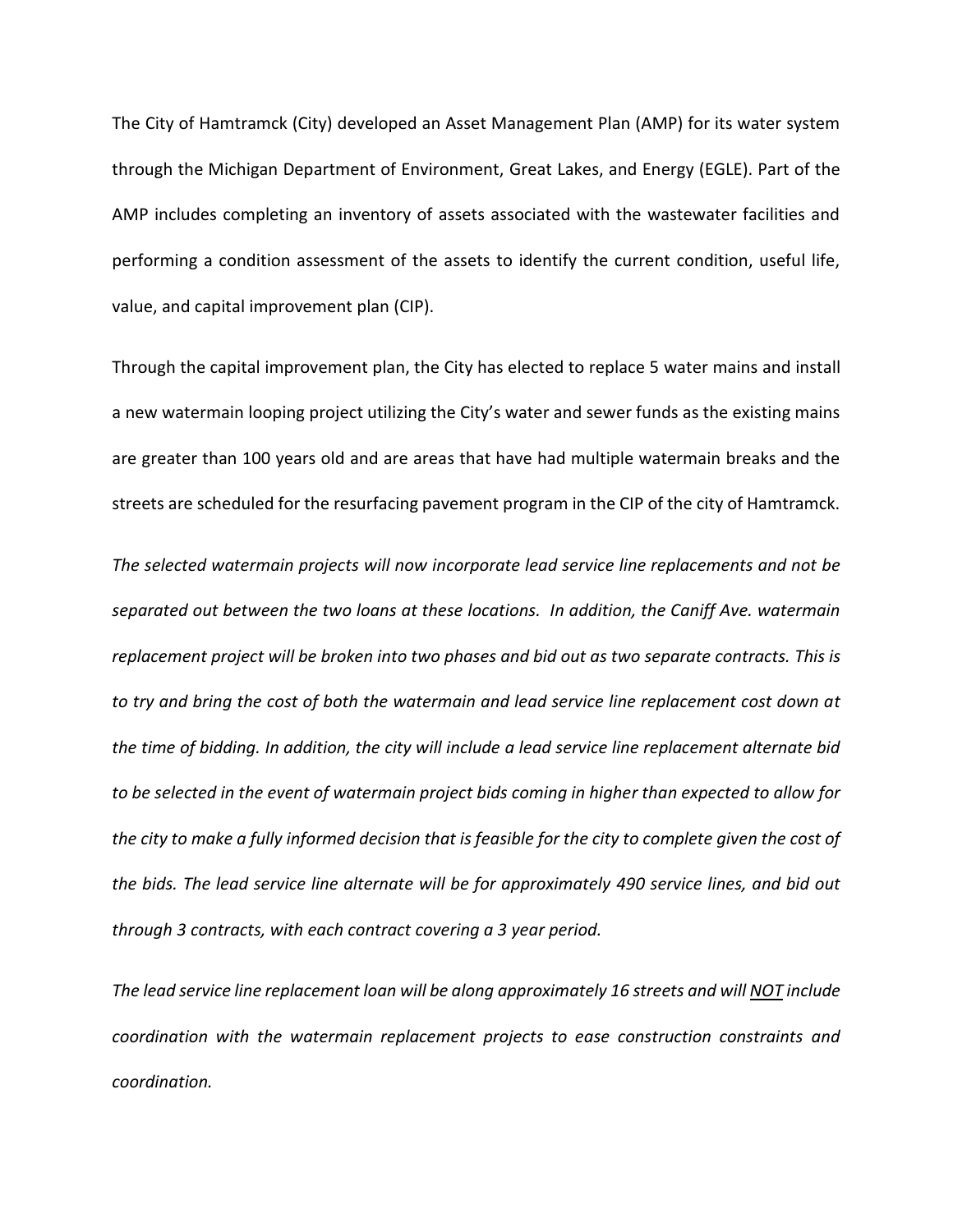However, due to the recent changes to lead service line replacements as part of the Lead and Copper Rule, the City is now required to replace all lead and galvanized water service lines affected by these projects, a cost not budgeted for affordable to the City at this time. *Therefore, the DWRF loan EGLE No. 7604-01 is to complete lead service line replacements through various locations in the city.* There are approximately 600 water services that exist along various roads, all water services are either known or unknown to be lead or galvanized as records do not exist for a majority of the city. This will also allow the City to be in accordance with the requirement to replace service leads at a rate of five (5) percent per year at a minimum and allow the City to better budget for future service lead replacements. Four road locations were removed from this contract and added to the EGLE No. 7603-02 contract, additional locations will be added through out the city to complete the service line replacement program.

*As a result of the CIP, the city is applying to obtain a Drinking Water State Revolving Fund (DWRF) loan EGLE No. 7603-02 to assist in completing further improvements to the water system. The watermain improvements will increase water quality, as these mains are well above their useful life, and many have experienced multiple breaks. The Goodson Watermain will be built with the Phase 1B sewer relief project being installed along Goodson St. from Joseph Campeau to Lumpkin.*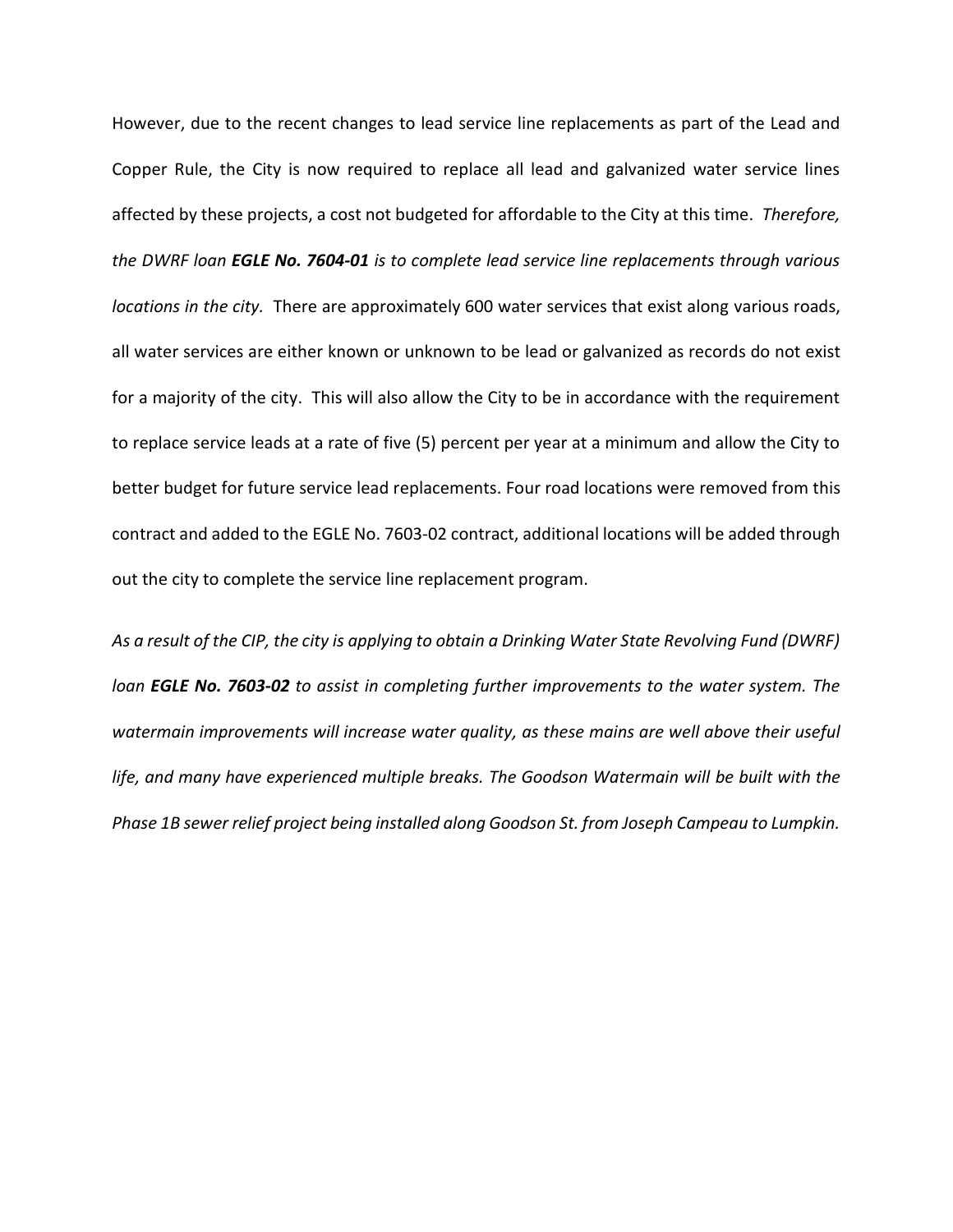# **V. Evaluation of Environmental Impacts (Addendum 5/26/2022)**

The projects involve the replacement of lead and galvanized water service lines from the water main into the dwelling in conjunction with the replacement of five (5) watermain projects and a watermain looping project in the City of Hamtramck. The lead service line replacement is per the revised Lead and Copper Rules within the Safe Drinking Water Act 399 of 1976 pertaining to the full or complete replacement of known lead and galvanized water services regardless of ownership.

# *A. Description of the Impacts*

# **1. Beneficial and Adverse Impacts**

# **a. Lead Service Replacement**

The positive, long term, beneficial impacts of the proposed projects are the following:

- Improve the quality of drinking water distributed to the residents and businesses of the City of Hamtramck along sixteen (16) areas through DWRF Loan 7301-01 and along fifteen (15) areas through DWRF Loan 7401-01.
- Improve the reliability of the water distribution network.
- Replace aging drinking water system infrastructure and remove potential lead contaminants from the existing system.
- Comply with the Safe Drinking Water Act 399 of 1976 and current Lead and Copper Rules.
- Removal of potential lead contaminants from the drinking water supply

The negative impacts of this project are only short-term and include temporary inconvenience to the general public who reside or frequent businesses along the proposed routes.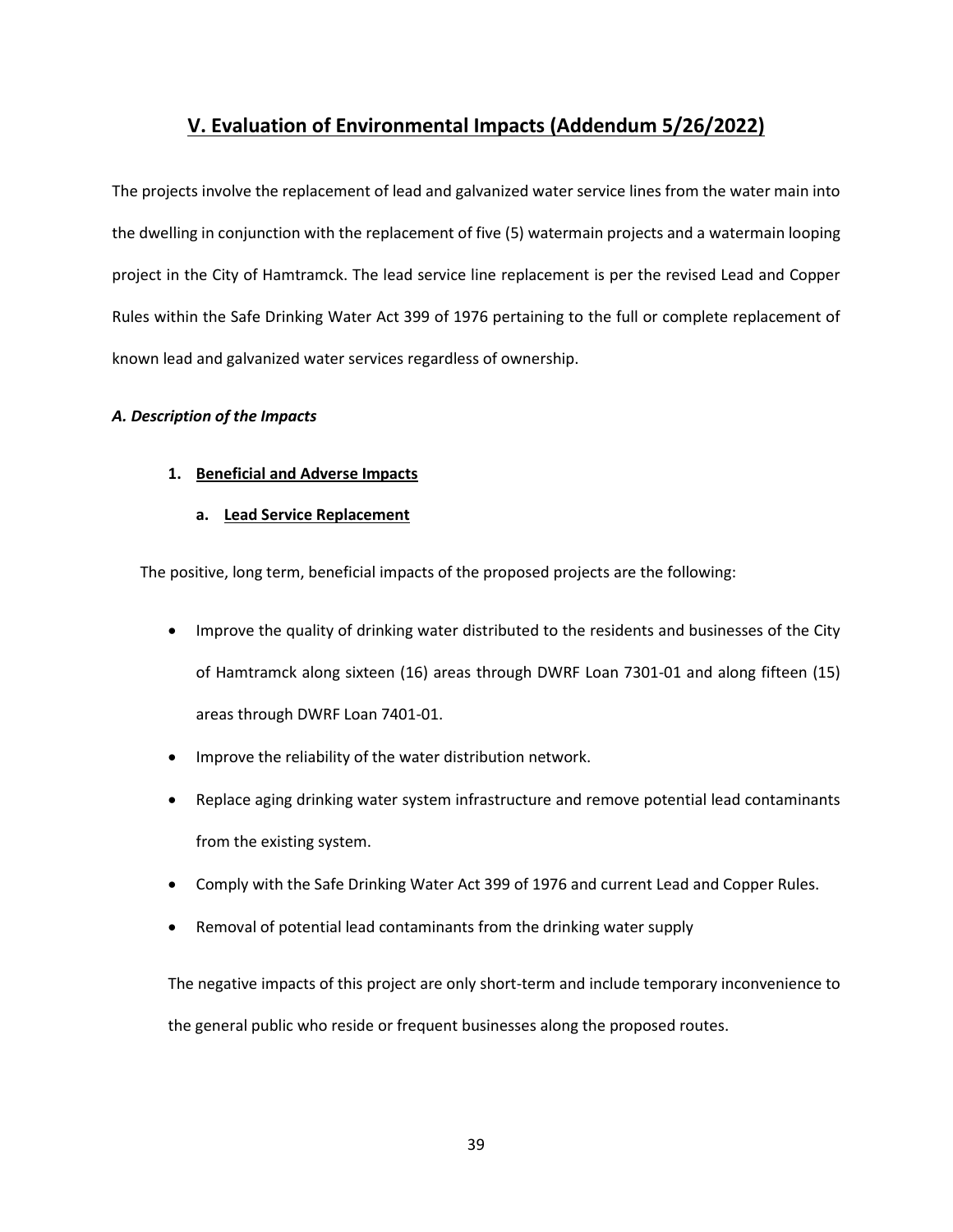The work proposed involves directional drilling of new water services therefore there are no adverse impacts to environmentally sensitive features and the State Historical Preservation Office is in concurrence that no cultural or historical significance will be encountered during this project.

## **b. Watermain Replacement Projects**

- Improve the quality of drinking water distributed to the residents and businesses of the City of Hamtramck along five (5) areas.
- Improve the reliability of the water distribution network.

The negative impacts of this project are only short-term and include temporary inconvenience to the general public who reside or frequent businesses along the proposed routes.

The work proposed involves pipe bursting or directional drilling of four (4) new watermain and open-cut installation of one (1) new watermain, therefore there are no adverse impacts to environmentally sensitive features and the State Historical Preservation Office is in concurrence that no cultural or historical significance will be encountered during this project.

## **c. Watermain Looping Project**

- Improve the quality of drinking water distributed to the residents and businesses of the City of Hamtramck along one (1) watermain project.
- Improve the reliability of the water distribution network.
- Adding Redundancy to the system to allow the southern portion of the city to remain online if a break occurs.
- Adequate pressures would be provided, meeting minimum fire flow requirements.

The negative impacts of this project are only short-term and include temporary inconvenience to the general public who reside or frequent businesses along the proposed routes.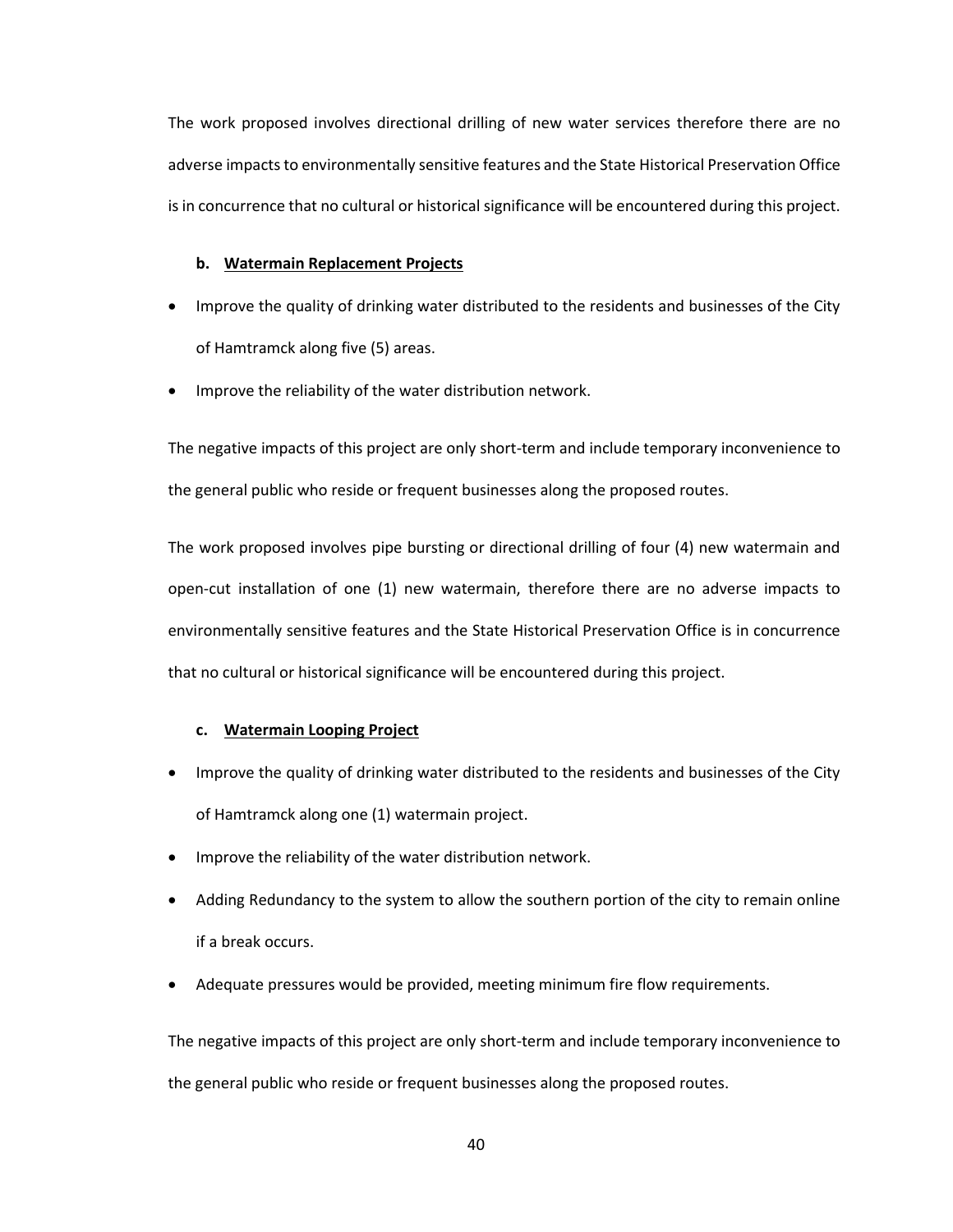The work proposed involves directional drilling of a new watermain therefore there are no adverse impacts to environmentally sensitive features and the State Historical Preservation Office is in concurrence that no cultural or historical significance will be encountered during this project.

## **2. Short Term and Long-Term Impacts**

Even though the short term impacts can be a nuisance to the general public, including noise pollution, air pollution, temporary road and driveway closures, and so forth, the long term impacts greatly exceed the short term impacts as the long term impacts are seen as positive, beneficial impacts improving the water distribution system, public health and the quality of life for residents and businesses along and adjacent to proposed mains and water services being replaced and will provide for greater reliability of the distribution system.

#### **3. Irreversible or Irretrievable Resources**

This project will not impact any water resources, wetlands, floodplains, coastal zones, or environmentally sensitive habitats. The proposed project is within completely built-out areas with residential and commercial development along and adjacent to the proposed construction sites. Therefore, irreversible nor irretrievable resources are not applicable to this project.

#### *B. Analysis of the Impacts*

#### **1. Direct Impacts**

## **a. Air Quality**

During the course of construction, maintaining good air quality will be of importance for the safety and health of the citizens of Hamtramck. Mitigation of the impacts of air quality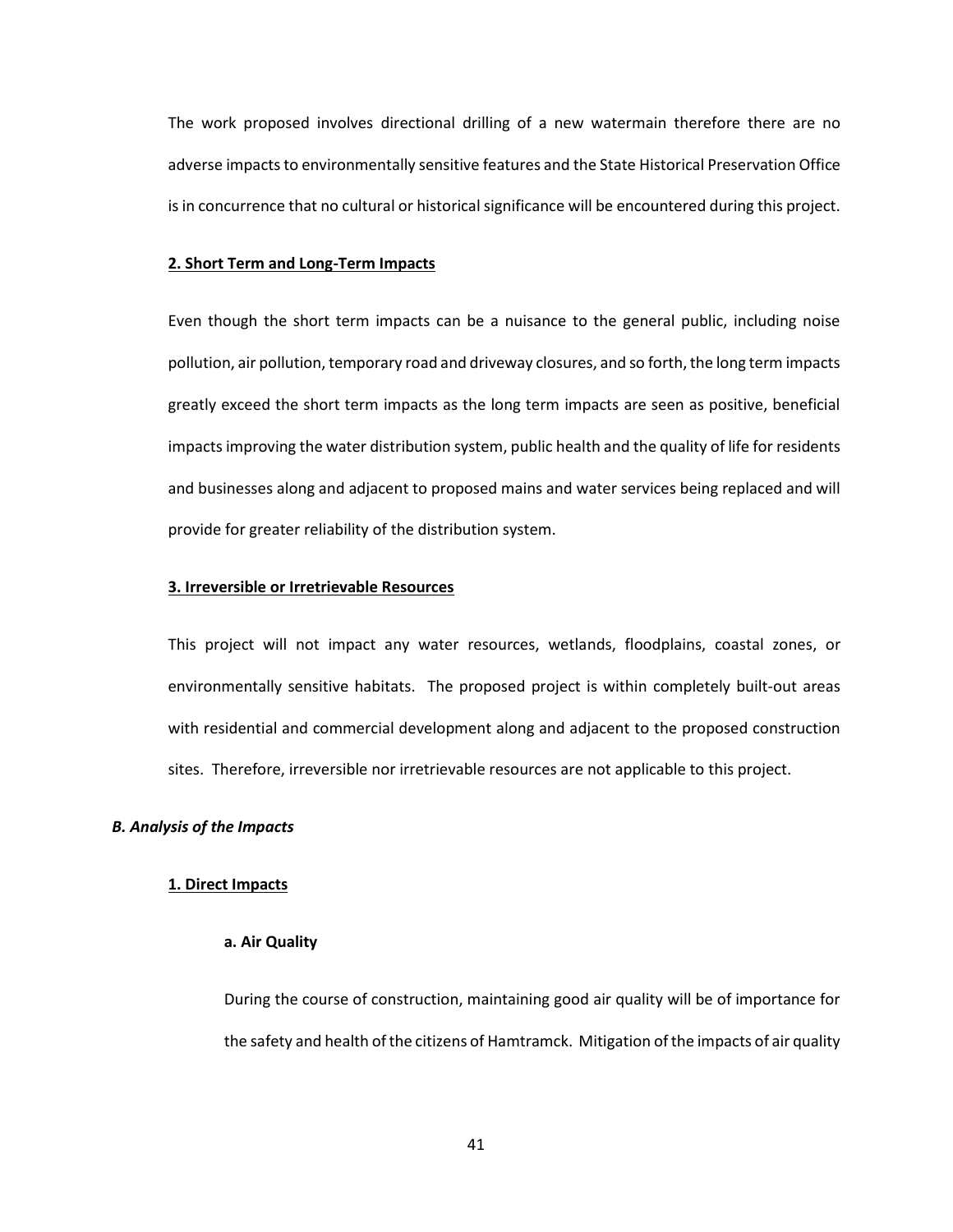are described in detail within Section VI of this project plan. Short term impacts to air quality will include:

- Emissions from Construction Equipment
	- o Several pieces of equipment will be on site for the proposed projects. For open cut excavations where access pits will be installed to allow for the installation of new water services by means of directional drilling and pipe bursting, at a minimum, an excavator, dozer, loader and pickup trucks will be on site running throughout the day while work is taking place. For trenchless rehabilitation work, far less equipment will be required on the site. All equipment on site during all phases of construction will produce emissions into the air.
- Dust and Particulate Matter
	- o For areas involving excavation of the site, dust and particulate matter may enter the air as the ground is disturbed and either stockpiled or transferred to trucks to be hauled away. In addition, sand and stone materials being brought to the site and stockpiled for bedding and backfill material may also allow dust and particulates to enter the air when winds increase.

There are no long-term impacts to air quality for this project.

## **b. Archeological, Historical, and Culturally Significant Resources**

The City of Hamtramck submitted a State Historical Preservation Office (Section 106) Application in 2019 and submitted requests at that time to 14 tribal agencies throughout the State of Michigan to obtain information about any historical or cultural significance known throughout the City of Hamtramck that may impact the proposed construction.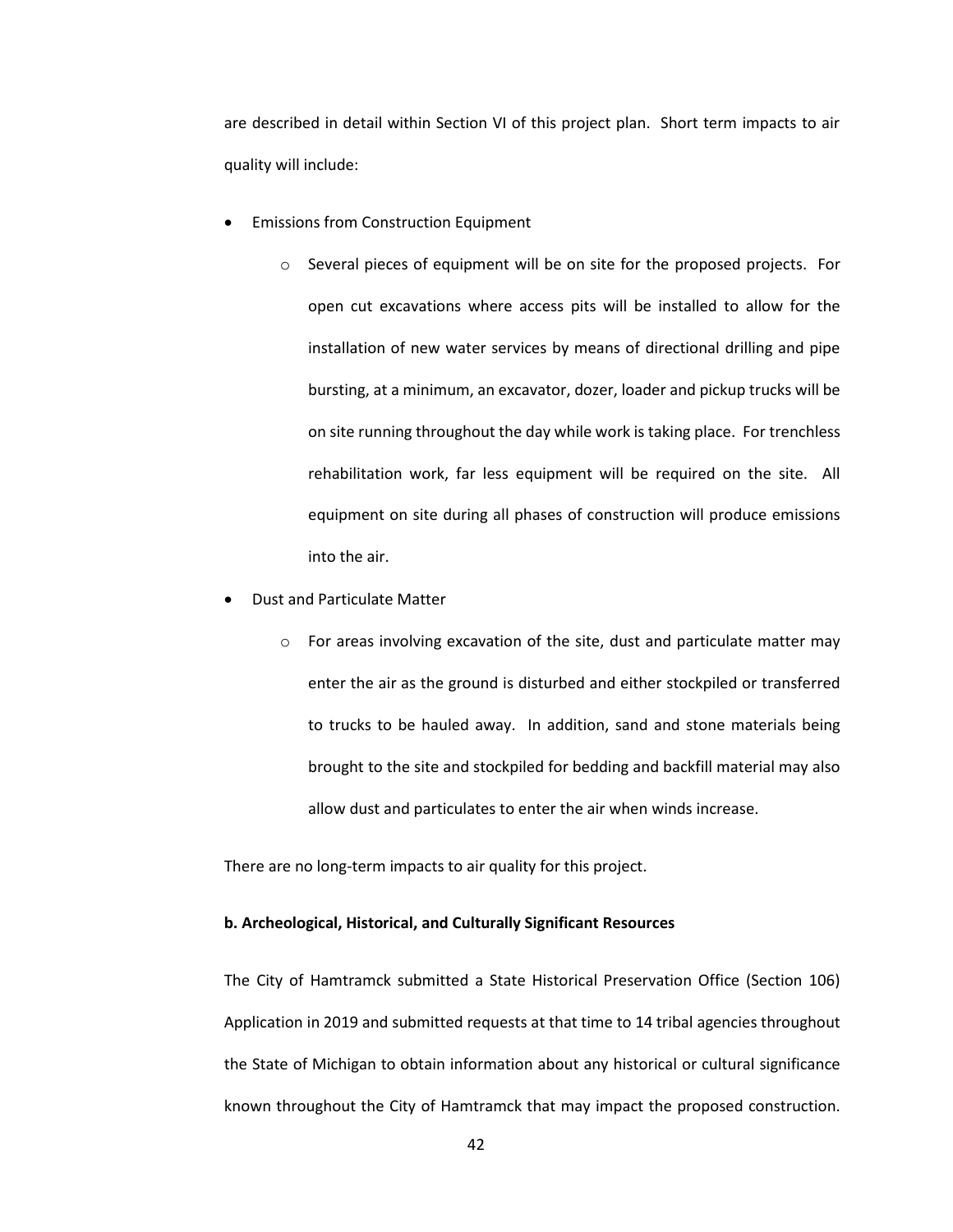Based upon the information we have received back in 2019 from certain agencies, it does not appear any historical or cultural resources will be impacted by the proposed project. However, Section VI of this project plan presents the procedures if historical or cultural artifacts or significance is identified during the course of the project.

In addition, the proposed project does not involve any work within or adjacent to any parks or recreational facilities within the City.

# **c. Groundwater and Surface Waters**

The existing groundwater within the City of Hamtramck is typically identified to be within several feet below the surface. There are no surface waters or shorelines located in Hamtramck. Impacts involving the proposed projects include the following and the mitigation efforts for these impacts described in detail in Chapter VI of this project plan.

- **Dewatering** 
	- o Replacement of water services and mains will utilize trenchless technologies with access pits located at the connection to the water main, at the location of the water shut off box at the right-of-way line, and nearest the structure being provided service. It is not anticipated dewatering will be required for access pits, as it is assumed access pits will be no more than approximately six (6) feet in depth.
- Soil Erosion and Sedimentation Control
	- o For any necessary open-cut excavation, special attention will be required when stockpiling excavated materials in addition to other material stockpiles and their locations to not interfere with existing drainage patterns and transfer particulates into the drainage system.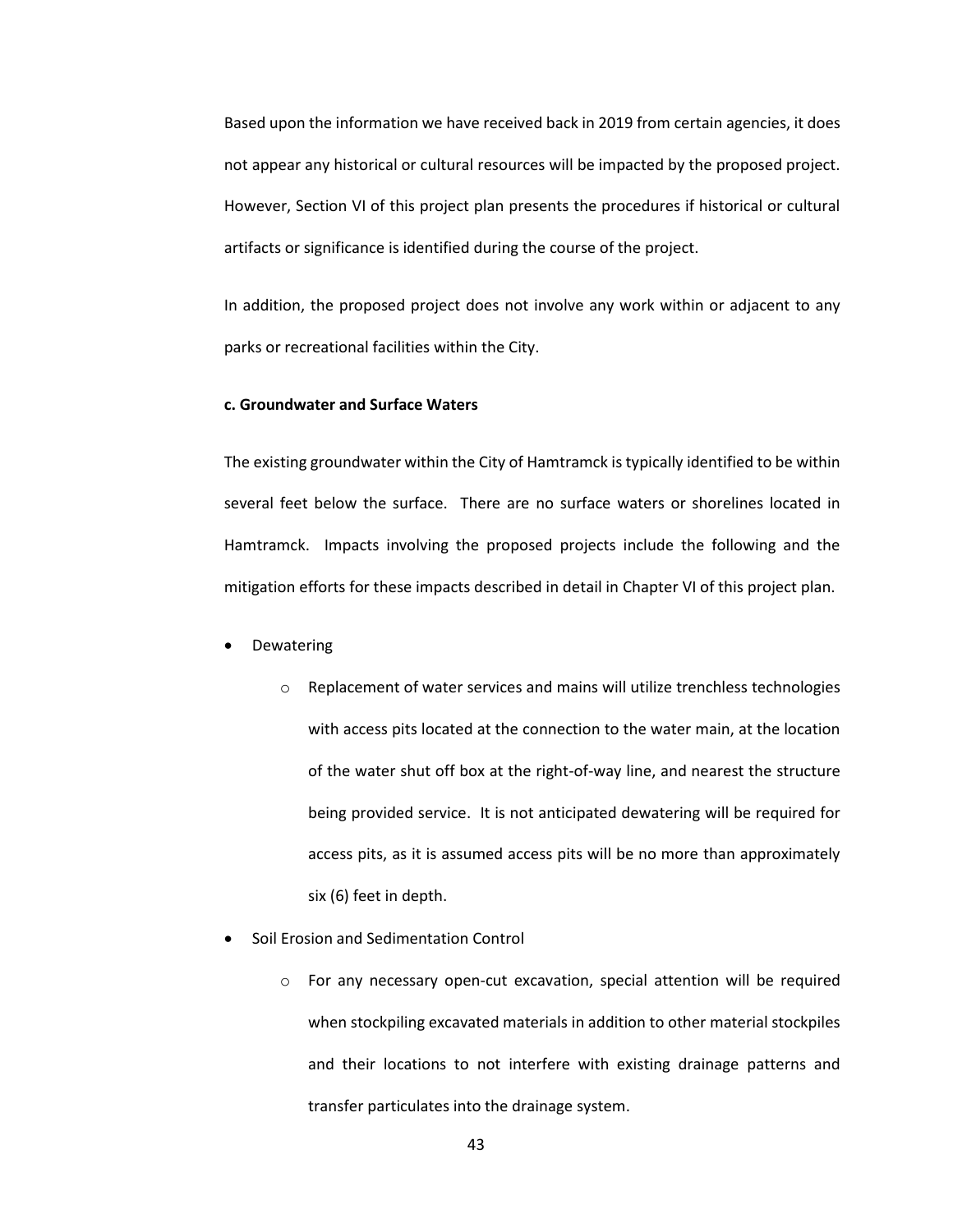#### **d. Sensitive Features**

The City of Hamtramck had submitted correspondence to the United States Fish and Wildlife Service in 2019. The Michigan Natural Features Index and the Michigan Department of Environmental Quality to identify any endangered species that may exist within the City that may be impacted during construction and to identify any floodplains or wetlands within the City. Furthermore, the City has researched current Federal Emergency Management Agency floodplain maps for Wayne County updated in February 2012 and consulted recent wetlands inventories to identify existing wetlands and floodplains. It does not appear based upon the information compiled that any of the proposed work will take place in a designated floodplain or wetland. In addition, no agricultural lands exist within the City of Hamtramck. However, if endangered species would become impacted, the procedures to mitigate are presented in Chapter VI of this project plan.

#### **e. People and the Economy**

The largest impact of the proposed projects is the inconvenience to the general public and to commercial businesses within the City. The proposed projects will create several short-term impacts and are listed below. The mitigation efforts to prevent as much inconvenience as possible to local residents and business owners is presented in detail in Chapter VI of this report.

- Noise
	- o During the course of construction, the noise level will be increased with the amount of equipment on-site and power tools being used. Truck traffic, at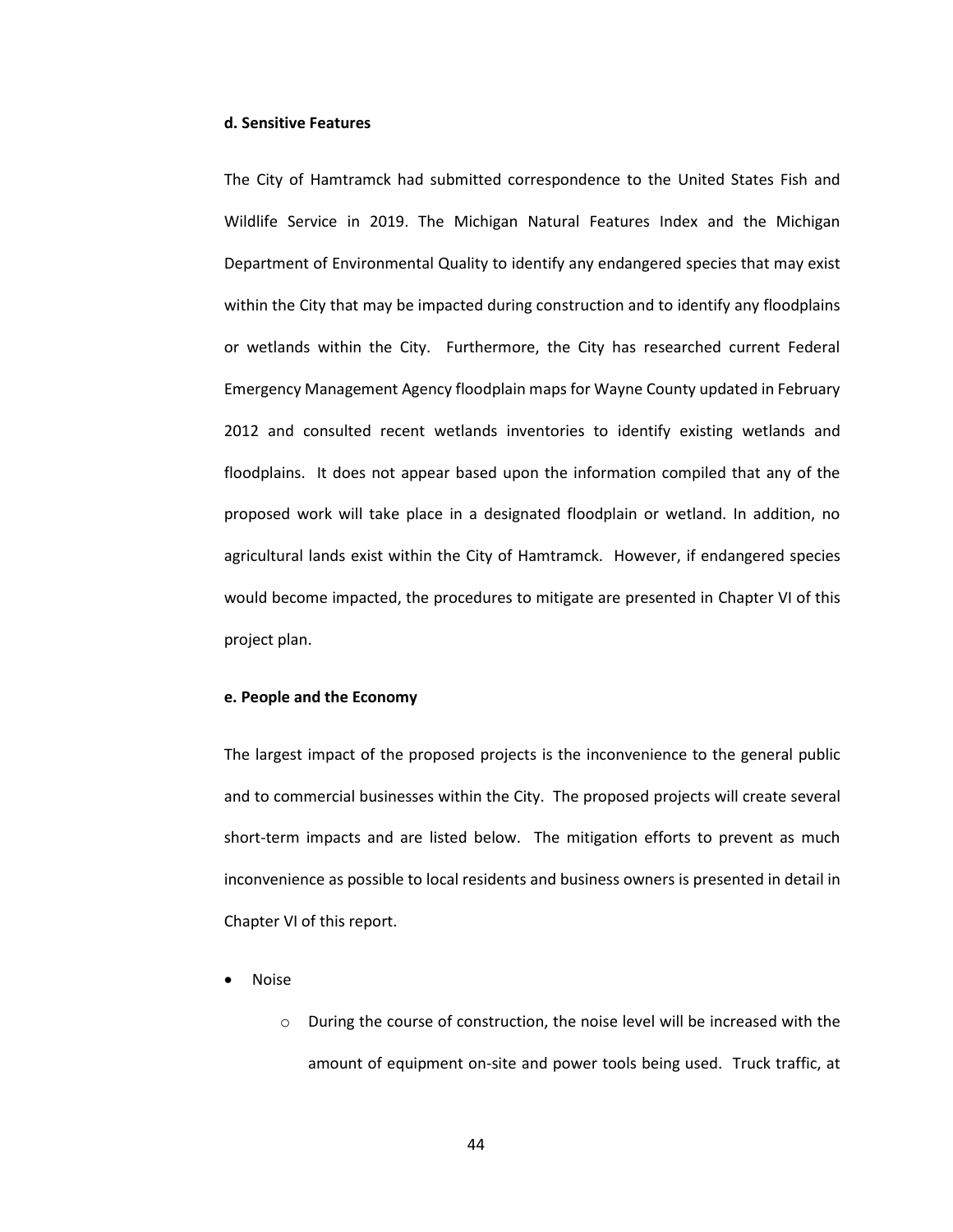times, can be continuous hauling material in and out of the job site throughout the day.

- Traffic Closures and Detours
	- o Where water service and watermain replacement work is taking place within or near road right-of-ways, roads may have to be partially or completed closed to vehicular and/or pedestrian traffic. In addition, for trenchless technology installation, equipment and vehicles will have to be parked within the road right-of-way for a specified period of time.
- Proximity to Schools and School Bus Routing
	- $\circ$  Special consideration will have to take place with road closures, barricading of the site, and cleanliness of the site when working in the vicinity of a school. In addition, the revised routing of school buses and pedestrian traffic to school will have to be addressed.
- Proximity to Nearby Businesses
	- o Special considerations will have to take place with road closures, drive approach closures and parking lot entrance closures, barricading of the site, and cleanliness of the site when working in front of or adjacent to a business to prevent any loss of business to the establishment during the course of construction and to provide a safe route to the business. Temporary access may be needed for certain businesses during construction.
- Service Delivery
	- o Closures may result in the re-routing or postponement of garbage pick-up, mail delivery, parcel delivery, and other deliveries to residences and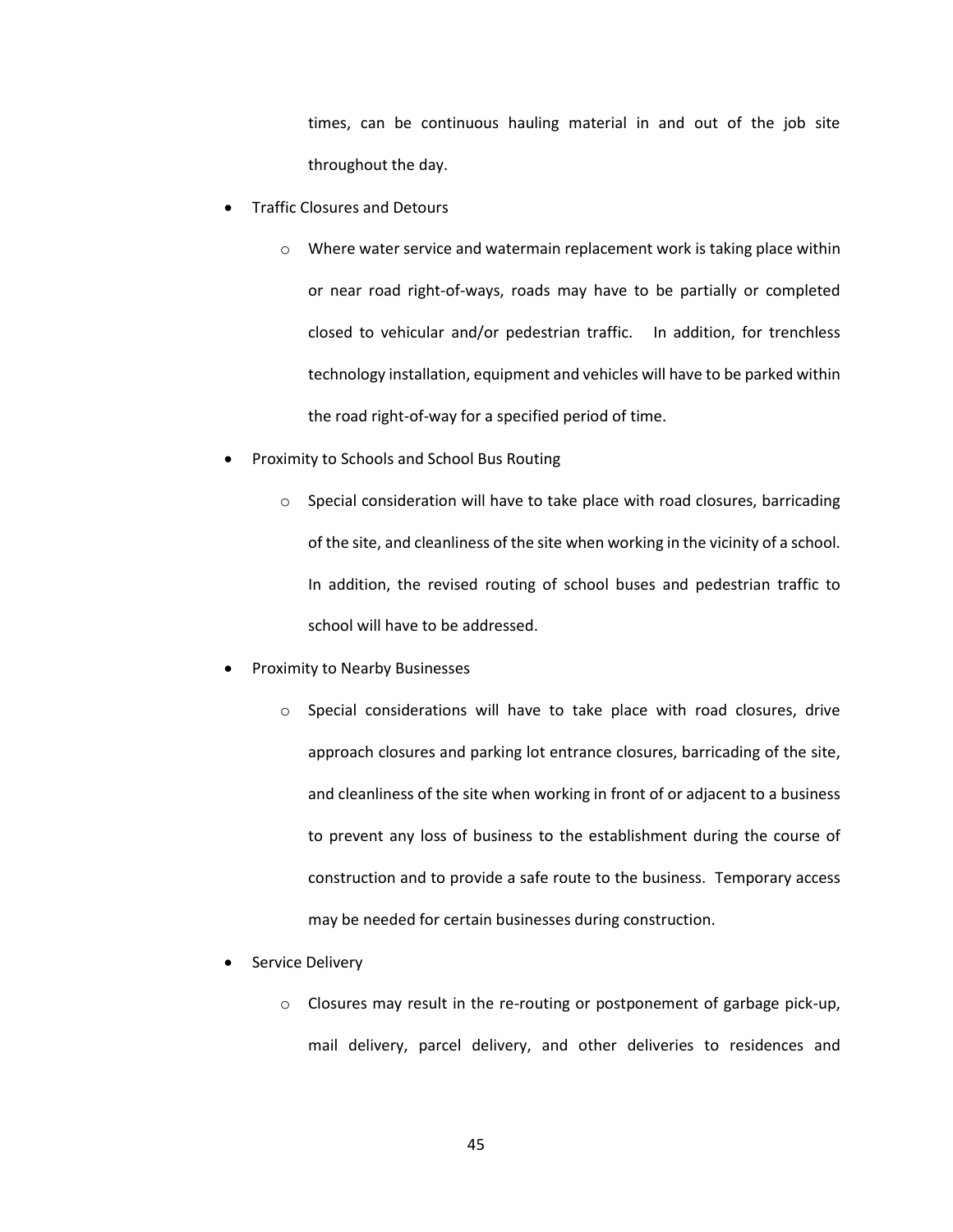businesses. Access for emergency vehicles and access for handicapped or disabled persons will also need attention.

- Haul Routes
	- o Consideration must be taken to establish haul routes that impact the least amount of residents and businesses.
- Temporary Loss of Service
	- o During the replacement of the water service line and the watermain, there will be a period when service is interrupted to the dwelling being serviced by that service lead or main. Homeowners will be notified at least 48 hours in advance of any water shut offs.
- Temporary Loss of Driveway Access
	- o Dependent upon the location of work taking place, driveway access may be temporarily unavailable until all work is complete.
- Private Property Access
	- o To complete this work, the City will have to gain access to private property and enter all structures to make the connection of the new water service to the existing plumbing within the structure. A waiver will have to be signed by the property owner to allow this work to take place on private property.
- **Aesthetics** 
	- o To keep complaints to a minimum, and allow for people to find residences and businesses easily without being distracted, the job site must be kept as clean as possible and disturb as little as possible of the existing surface features.

## **f. Operational Impacts**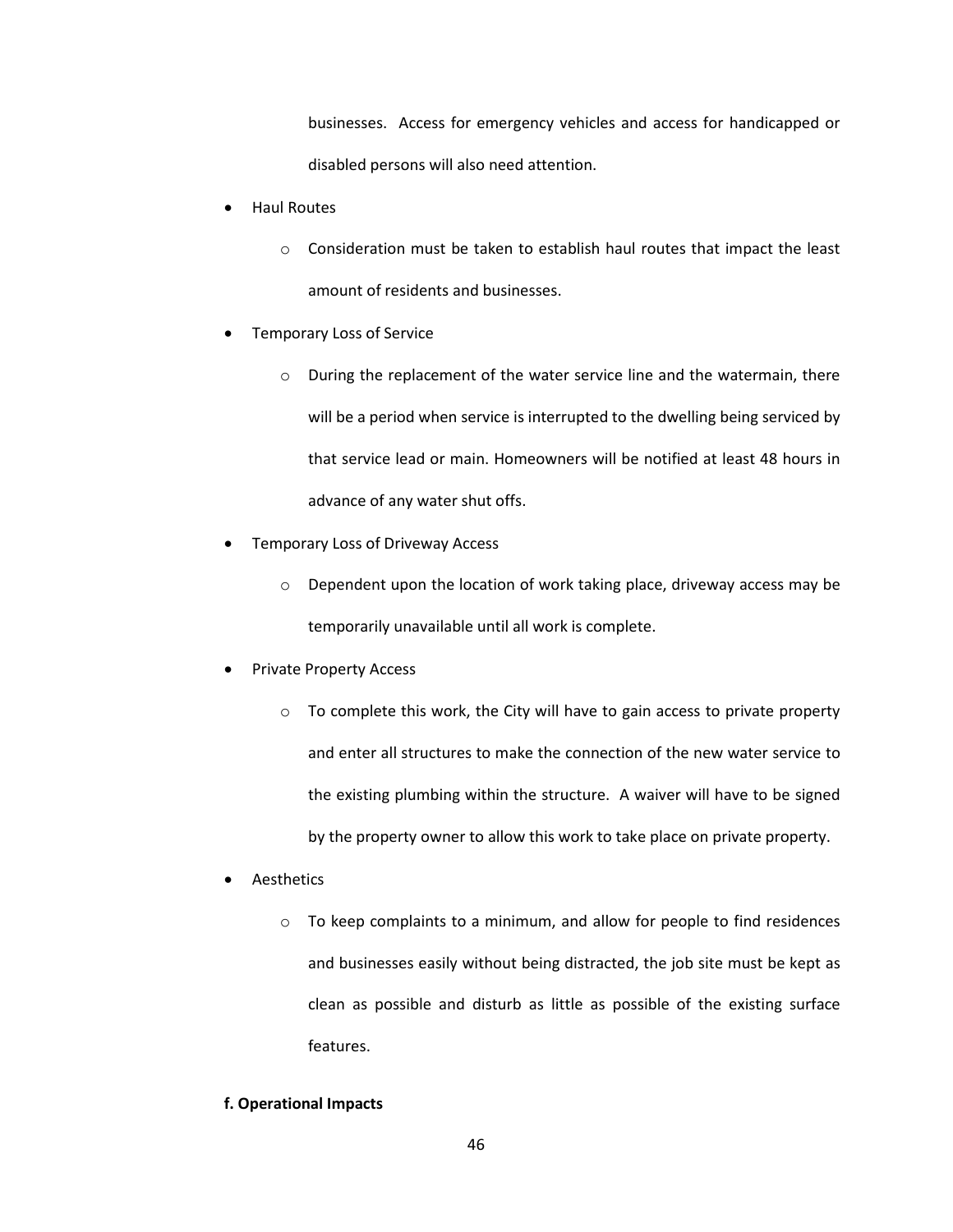Operational impacts for this project will be minimal. While the water service is being replaced from the existing main to the dwelling; there will be a brief interruption of water service for those directly affected. The shutoff will be within one working day. Otherwise, water service will remain in service without interruption throughout the City's system.

Operational impacts for this project will be minimal. To maintain water service during the installation of pipe bursting, a temporary above ground water service will be provided and maintained and operated continuously during the course of construction for those residences and businesses that are directly connected to the water main being replaced. While the water service is transferred from the existing main to the temporary water service and when service is transferred back to the water main following successful testing of the water main after pipe bursting installation; there may be a brief interruption of water service for those directly affected along the work area. Otherwise, water service will remain in service without interruption throughout the City's system.

#### **2. Indirect Impacts**

The indirect impacts of the proposed projects are the improvements to the existing infrastructure to extend the useful service life of the water distribution system and provide for a more reliable water distribution network. The proposed work will improve the quality of life, improve public health, increase value of real estate properties, and comply with the Safe Drinking Water Act 399 of 1976.

## **3. Cumulative Impacts**

The replacement of water mains will not only benefit the residents and businesses along and adjacent to where water mains are being improved but will also benefit the entire City's water